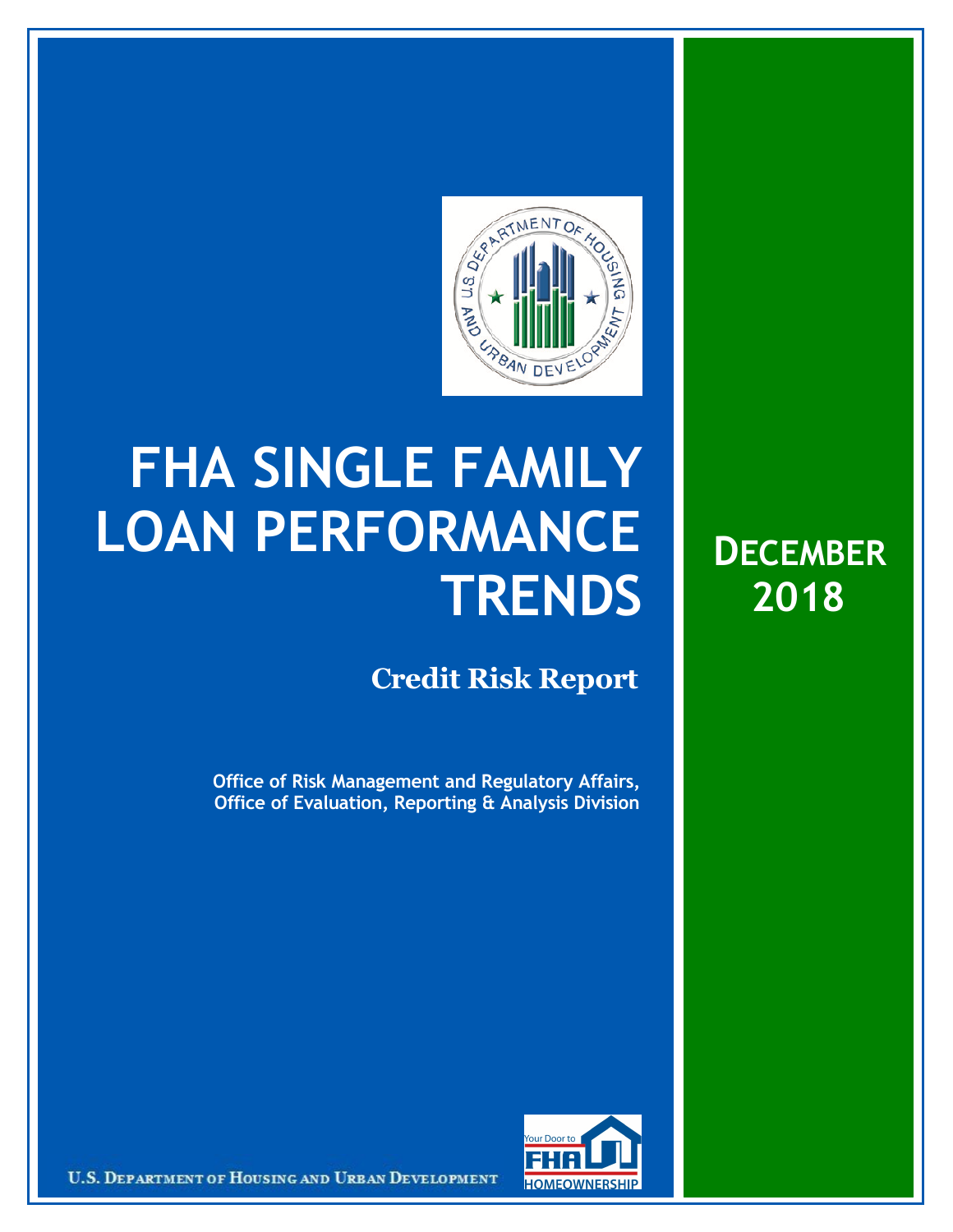## Table of Contents

## Table of Figures

| Figure 1 |  |
|----------|--|
|----------|--|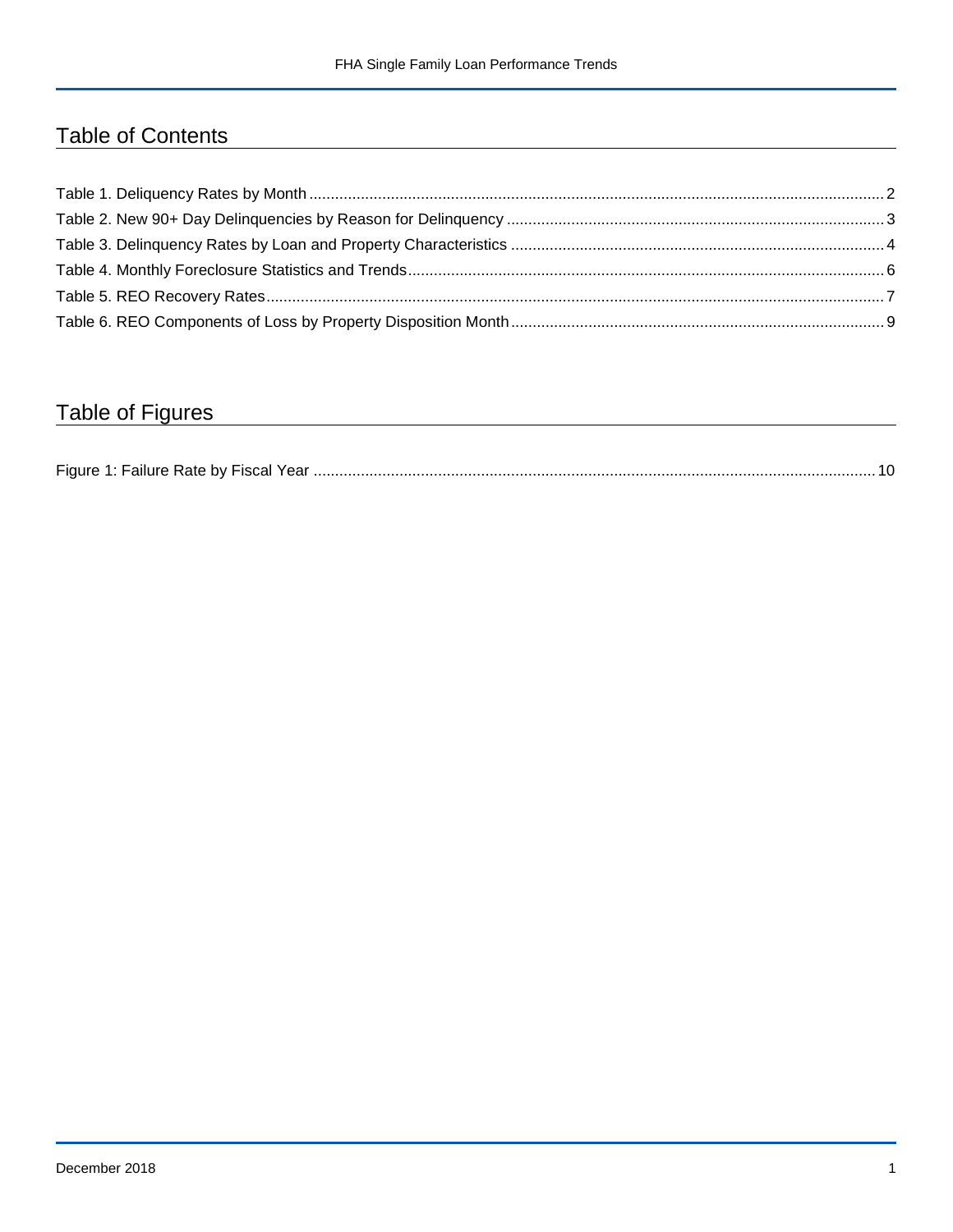|          |                        |        | Delinquency Rates <sup>a</sup> (%) |        | Exceptions <sup>b</sup> (%) |               |                          |
|----------|------------------------|--------|------------------------------------|--------|-----------------------------|---------------|--------------------------|
|          | Active<br>Insurance in |        |                                    |        |                             |               | Serious<br>Delinquency   |
| Month    | Force<br>(EOM)         | 30-day | 60-day                             | 90-day | In Foreclosure              | In Bankruptcy | Rate <sup>c</sup><br>(%) |
|          |                        |        | <b>Non-Seasonally Adjusted</b>     |        |                             |               |                          |
| Dec 2017 | 7,989,699              | 5.57   | 1.96                               | 3.23   | 1.17                        | 0.79          | 5.19                     |
| Jan 2018 | 8,005,645              | 4.95   | 1.82                               | 3.24   | 1.14                        | 0.80          | 5.19                     |
| Feb      | 8,007,772              | 4.84   | 1.66                               | 3.09   | 1.16                        | 0.81          | 5.06                     |
| Mar      | 8,007,182              | 4.16   | 1.40                               | 2.68   | 1.15                        | 0.84          | 4.66                     |
| Apr      | 8,012,065              | 4.26   | 1.37                               | 2.56   | 1.13                        | 0.85          | 4.54                     |
| May      | 8,015,714              | 4.27   | 1.37                               | 2.40   | 1.12                        | 0.83          | 4.35                     |
| Jun      | 8,024,523              | 4.87   | 1.47                               | 2.35   | 1.09                        | 0.84          | 4.28                     |
| Jul      | 8,031,487              | 4.59   | 1.48                               | 2.22   | 1.02                        | 0.83          | 4.08                     |
| Aug      | 8,037,609              | 4.67   | 1.51                               | 2.19   | 1.06                        | 0.86          | 4.11                     |
| Sep      | 8,048,639              | 5.51   | 1.66                               | 2.22   | 1.04                        | 0.86          | 4.11                     |
| Oct      | 8,062,967              | 5.06   | 1.64                               | 2.17   | 1.01                        | 0.88          | 4.06                     |
| Nov      | 8,077,125              | 5.02   | 1.63                               | 2.20   | 1.00                        | 0.86          | 4.06                     |
| Dec      | 8,086,151              | 5.17   | 1.71                               | 2.22   | 0.99                        | 0.87          | 4.08                     |
|          |                        |        | <b>Seasonally Adjusted</b>         |        |                             |               |                          |
| Dec 2017 | 7,989,699              | 5.06   | 1.71                               | 3.03   | 1.16                        | 0.79          | 4.98                     |
| Jan 2018 | 8,005,645              | 4.74   | 1.65                               | 3.02   | 1.13                        | 0.80          | 4.95                     |
| Feb      | 8,007,772              | 5.00   | 1.69                               | 3.00   | 1.13                        | 0.81          | 4.95                     |
| Mar      | 8,007,182              | 4.82   | 1.62                               | 2.76   | 1.12                        | 0.85          | 4.73                     |
| Apr      | 8,012,065              | 4.64   | 1.57                               | 2.67   | 1.13                        | 0.85          | 4.65                     |
| May      | 8,015,714              | 4.44   | 1.50                               | 2.48   | 1.13                        | 0.84          | 4.45                     |
| Jun      | 8,024,523              | 4.88   | 1.53                               | 2.44   | 1.09                        | 0.83          | 4.36                     |
| Jul      | 8,031,487              | 4.70   | 1.51                               | 2.37   | 1.03                        | 0.83          | 4.24                     |
| Aug      | 8,037,609              | 4.55   | 1.47                               | 2.28   | 1.06                        | 0.86          | 4.20                     |
| Sep      | 8,048,639              | 5.27   | 1.57                               | 2.23   | 1.07                        | 0.86          | 4.16                     |
| Oct      | 8,062,967              | 4.76   | 1.52                               | 2.14   | 1.04                        | 0.88          | 4.06                     |
| Nov      | 8,077,125              | 4.57   | 1.45                               | 2.05   | 1.02                        | 0.86          | 3.94                     |
| Dec      | 8,086,151              | 4.60   | 1.49                               | 2.03   | 0.99                        | 0.87          | 3.89                     |

 **Table 1. Delinquency Rates by Month**

EOM = end of month.

<sup>a</sup> The 90-day category includes all loans that are at least 3 months delinquent excluding those loans in-foreclosure or in-bankruptcy

processing.Included in the delinquency counts are loans under active consideration for loss mitigation foreclosure avoidance.<br><sup>b</sup> Exceptions are counted separately from delinquencies, regardless of the length of the delinq

<sup>c</sup> Serious delinquency rates are the sum of 90 day delinquencies, plus in-foreclosures and in-bankruptcies.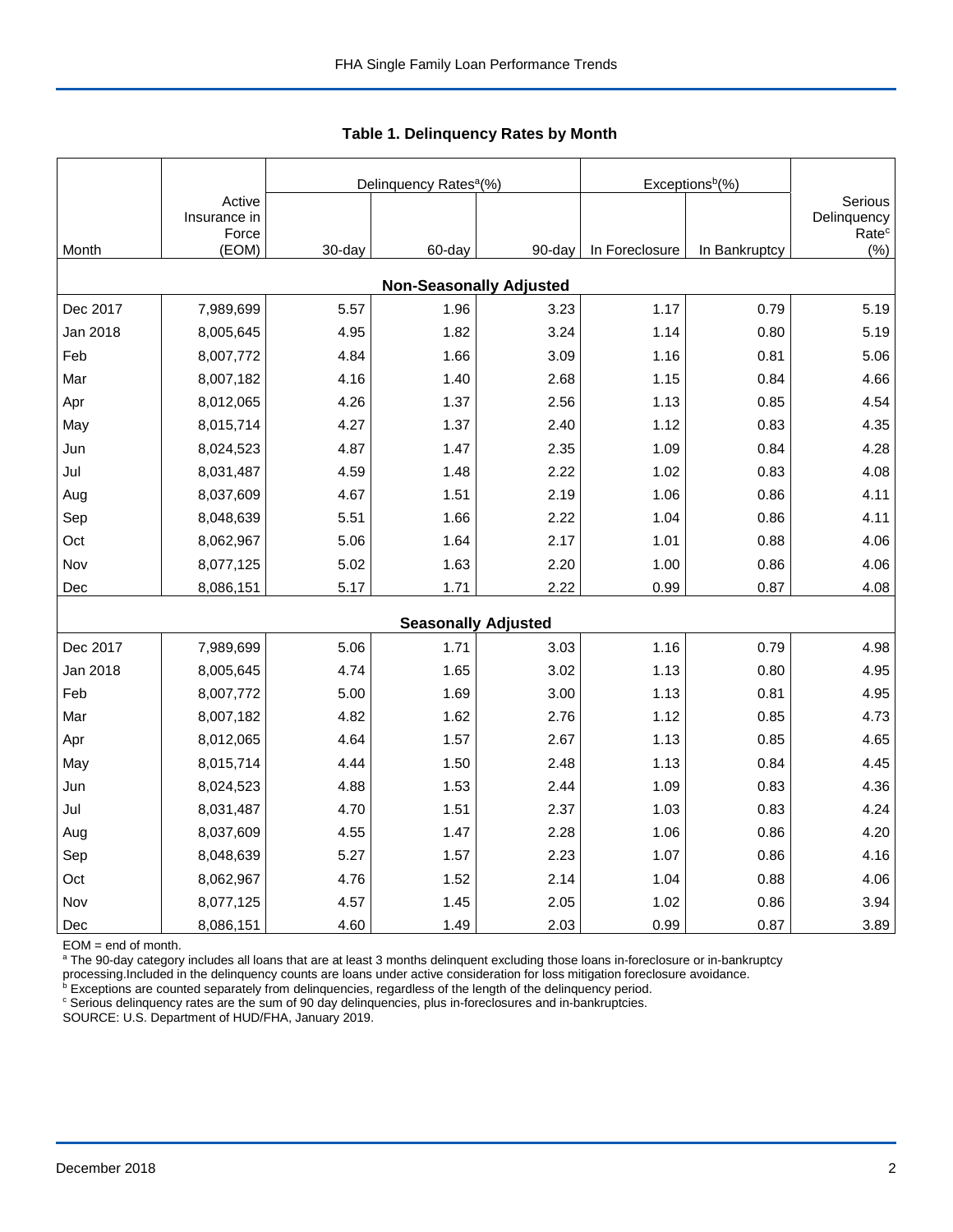|                                      |                              |                        | Share by Reason for Delinquency (%) |                          |                                                              |                                |            |                    |  |  |  |  |
|--------------------------------------|------------------------------|------------------------|-------------------------------------|--------------------------|--------------------------------------------------------------|--------------------------------|------------|--------------------|--|--|--|--|
| <b>Fiscal Year</b><br>and<br>Quarter | New 90+ Day<br>Delinquencies | Reduction of<br>Income | Unemployed                          | Excessive<br>Obligations | Death or<br>Illness of<br>Principal<br>Borrower<br>or Family | Marital<br><b>Difficulties</b> | No Contact | Other <sup>a</sup> |  |  |  |  |
| 2013 Q4                              | 105,089                      | 36.32                  | 8.29                                | 19.05                    | 12.38                                                        | 4.57                           | 8.74       | 10.65              |  |  |  |  |
| 2014 Q1                              | 112,096                      | 35.31                  | 7.93                                | 20.45                    | 12.17                                                        | 4.46                           | 9.21       | 10.47              |  |  |  |  |
| 2014 Q2                              | 93,183                       | 34.73                  | 8.04                                | 19.65                    | 11.79                                                        | 4.31                           | 10.70      | 10.79              |  |  |  |  |
| 2014 Q3                              | 80,879                       | 33.27                  | 7.88                                | 19.89                    | 12.28                                                        | 4.34                           | 11.30      | 11.03              |  |  |  |  |
| 2014 Q4                              | 101,848                      | 32.49                  | 7.52                                | 20.91                    | 12.59                                                        | 4.42                           | 11.42      | 10.65              |  |  |  |  |
|                                      |                              |                        |                                     |                          |                                                              |                                |            |                    |  |  |  |  |
| 2015 Q1                              | 106,665                      | 31.72                  | 6.97                                | 21.93                    | 12.71                                                        | 4.24                           | 11.68      | 10.75              |  |  |  |  |
| 2015 Q2                              | 82,864                       | 32.23                  | 7.11                                | 21.60                    | 12.54                                                        | 4.19                           | 11.44      | 10.87              |  |  |  |  |
| 2015 Q3                              | 71,869                       | 30.83                  | 6.63                                | 21.31                    | 12.70                                                        | 4.24                           | 13.09      | 11.21              |  |  |  |  |
| 2015 Q4                              | 88,262                       | 30.52                  | 6.59                                | 22.16                    | 12.74                                                        | 4.00                           | 12.16      | 11.83              |  |  |  |  |
| 2016 Q1                              | 92,606                       | 30.64                  | 6.39                                | 22.59                    | 13.00                                                        | 4.04                           | 11.29      | 12.05              |  |  |  |  |
| 2016 Q2                              | 78,978                       | 30.21                  | 6.69                                | 22.79                    | 12.83                                                        | 3.92                           | 11.83      | 11.72              |  |  |  |  |
| 2016 Q3                              | 66,500                       | 30.85                  | 6.77                                | 23.13                    | 13.35                                                        | 4.18                           | 10.61      | 11.12              |  |  |  |  |
| 2016 Q4                              | 85,289                       | 31.73                  | 7.06                                | 23.91                    | 13.12                                                        | 4.02                           | 9.50       | 10.66              |  |  |  |  |
| 2017 Q1                              | 94,958                       | 31.30                  | 6.77                                | 24.45                    | 13.12                                                        | 3.77                           | 9.16       | 11.42              |  |  |  |  |
| 2017 Q2                              | 75,376                       | 31.40                  | 6.97                                | 24.34                    | 13.25                                                        | 3.86                           | 9.73       | 10.46              |  |  |  |  |
| 2017 Q3                              | 65,531                       | 30.46                  | 6.95                                | 24.56                    | 13.78                                                        | 3.93                           | 9.73       | 10.58              |  |  |  |  |
| 2017 Q4                              | 87,286                       | 30.95                  | 7.01                                | 25.03                    | 13.02                                                        | 3.72                           | 9.09       | 11.17              |  |  |  |  |
| 2018 Q1                              | 157,584                      | 23.49                  | 4.73                                | 22.59                    | 8.53                                                         | 2.35                           | 7.43       | 30.88              |  |  |  |  |
| 2018 Q2                              | 88,660                       | 27.90                  | 6.56                                | 24.60                    | 11.79                                                        | 3.16                           | 8.98       | 17.01              |  |  |  |  |
| 2018 Q3                              | 64,397                       | 28.87                  | 7.61                                | 25.31                    | 13.03                                                        | 3.76                           | 9.42       | 12.01              |  |  |  |  |
| 2018 Q4                              | 84,222                       | 28.55                  | 7.67                                | 25.57                    | 13.25                                                        | 3.58                           | 10.07      | 11.32              |  |  |  |  |
| 2019 Q1                              | 92,066                       | 24.95                  | 7.05                                | 24.67                    | 11.94                                                        | 2.98                           | 14.22      | 14.20              |  |  |  |  |

 **Table 2. New 90+ Day Delinquencies by Reason for Delinquency**

a Includes abandonment of property, distant employment transfer, neighborhood problems, property problems, inability to sell or rent property, military service, business failure, casualty loss, energy-environment cost, servicing problems, payment adjustment, payment dispute, transfer of ownership pending fraud and incarceration.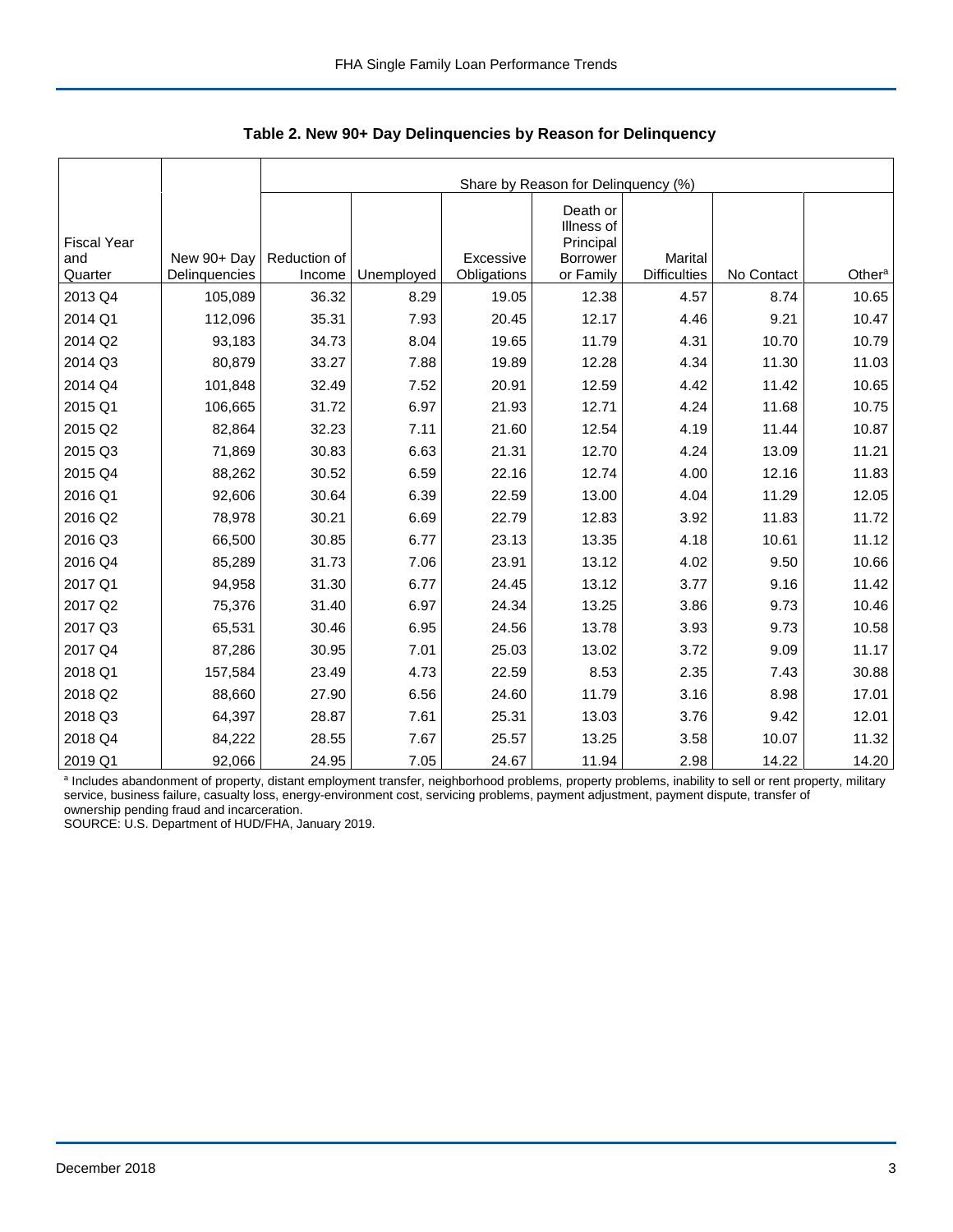|                            |                     | Rates in Percent of Active Loan Counts |        |        |         |             |            |                        |  |
|----------------------------|---------------------|----------------------------------------|--------|--------|---------|-------------|------------|------------------------|--|
|                            | <b>IIF</b>          | All Past                               |        |        |         | In          | In         | Serious<br>Delinquency |  |
|                            | Shares <sup>a</sup> | Dueb                                   | 30 Day | 60 Day | 90+ Day | Foreclosure | Bankruptcy | Rate <sup>c</sup>      |  |
| <b>Loan Purpose</b>        |                     |                                        |        |        |         |             |            |                        |  |
| All Active Loans           | 8,086,151           | 10.98                                  | 5.17   | 1.71   | 2.22    | 0.99        | 0.87       | 4.08                   |  |
| Purchase                   | 69.11               | 11.97                                  | 5.65   | 1.93   | 2.48    | 0.99        | 0.90       | 4.37                   |  |
| Refinance                  | 30.89               | 8.76                                   | 4.10   | 1.21   | 1.65    | 0.98        | 0.80       | 3.44                   |  |
| Refinance                  |                     |                                        |        |        |         |             |            |                        |  |
| Refinance Loans            | 2,497,714           | 8.76                                   | 4.10   | 1.21   | 1.65    | 0.98        | 0.80       | 3.44                   |  |
| Conventional               | 35.41               | 9.68                                   | 4.41   | 1.32   | 1.84    | 1.22        | 0.88       | 3.93                   |  |
| No Cash-out                | 21.33               | 9.72                                   | 4.41   | 1.33   | 1.83    | 1.24        | 0.90       | 3.97                   |  |
| Cash-out                   | 14.08               | 9.61                                   | 4.41   | 1.31   | 1.85    | 1.20        | 0.83       | 3.88                   |  |
| <b>FHA</b>                 | 12.89               | 6.93                                   | 3.58   | 0.95   | 1.23    | 0.57        | 0.58       | 2.39                   |  |
| No Cash-out                | 6.48                | 7.34                                   | 3.68   | 1.00   | 1.32    | 0.66        | 0.67       | 2.65                   |  |
| Cash-out                   | 6.41                | 6.52                                   | 3.48   | 0.91   | 1.14    | 0.48        | 0.49       | 2.12                   |  |
| Streamline                 | 51.70               | 8.59                                   | 4.02   | 1.20   | 1.64    | 0.92        | 0.80       | 3.36                   |  |
| <b>Credit Score Ranged</b> |                     |                                        |        |        |         |             |            |                        |  |
| Loans with Credit Scores   | 6,377,271           | 10.70                                  | 5.09   | 1.68   | 2.18    | 0.92        | 0.81       | 3.92                   |  |
| < 500                      | 0.10                | 34.38                                  | 12.44  | 5.08   | 7.80    | 4.99        | 4.03       | 16.83                  |  |
| 500-579                    | 1.89                | 28.43                                  | 11.48  | 4.40   | 6.28    | 3.30        | 2.96       | 12.54                  |  |
| 580-619                    | 7.66                | 21.06                                  | 9.55   | 3.42   | 4.48    | 1.89        | 1.68       | 8.06                   |  |
| 620-659                    | 30.94               | 15.58                                  | 7.42   | 2.51   | 3.21    | 1.22        | 1.19       | 5.62                   |  |
| 660-719                    | 39.48               | 7.76                                   | 3.86   | 1.17   | 1.51    | 0.67        | 0.54       | 2.72                   |  |
| 720-850                    | 19.93               | 3.16                                   | 1.55   | 0.43   | 0.60    | 0.36        | 0.21       | 1.17                   |  |
| <b>Fiscal Year Cohort</b>  |                     |                                        |        |        |         |             |            |                        |  |
| <b>All Cohorts</b>         | 8,086,151           | 10.98                                  | 5.17   | 1.71   | 2.22    | 0.99        | 0.87       | 4.08                   |  |
| pre-2004                   | 6.79                | 17.35                                  | 7.88   | 2.86   | 3.51    | 1.61        | 1.46       | 6.59                   |  |
| 2004                       | 1.79                | 17.66                                  | 8.02   | 2.90   | 3.52    | 1.70        | 1.53       | 6.74                   |  |
| 2005                       | 1.33                | 19.45                                  | 8.66   | 3.12   | 3.99    | 1.90        | 1.77       | 7.66                   |  |
| 2006                       | 1.05                | 21.97                                  | 9.06   | 3.53   | 4.61    | 2.69        | 2.08       | 9.38                   |  |
| 2007                       | 0.99                | 24.83                                  | 9.66   | 3.63   | 5.60    | 3.41        | 2.53       | 11.53                  |  |
| 2008                       | 2.34                | 24.65                                  | 9.62   | 3.66   | 5.29    | 3.62        | 2.44       | 11.34                  |  |
| 2009                       | 5.09                | 17.36                                  | 7.41   | 2.53   | 3.42    | 2.31        | 1.67       | 7.40                   |  |
| 2010                       | 6.52                | 13.10                                  | 6.01   | 1.90   | 2.48    | 1.47        | 1.22       | 5.16                   |  |
| 2011                       | 5.27                | 11.02                                  | 5.04   | 1.66   | 2.17    | 1.10        | 1.02       | 4.29                   |  |
| 2012                       | 6.49                | 9.36                                   | 4.32   | 1.42   | 1.88    | 0.82        | 0.89       | 3.59                   |  |
| 2013                       | 9.03                | 7.92                                   | 3.70   | 1.16   | 1.56    | 0.70        | 0.78       | 3.03                   |  |
| 2014                       | 4.37                | 12.90                                  | 5.82   | 1.95   | 2.65    | 1.21        | 1.24       | 5.09                   |  |
| 2015                       | 8.28                | 10.92                                  | 5.07   | 1.69   | 2.35    | 0.88        | 0.92       | 4.15                   |  |
| 2016                       | 11.93               | 9.79                                   | 4.77   | 1.54   | 2.14    | 0.69        | 0.64       | 3.47                   |  |
| 2017                       | 13.66               | 8.57                                   | 4.39   | 1.40   | 1.94    | 0.48        | 0.36       | 2.77                   |  |
| 2018                       | 12.24               | 5.65                                   | 3.61   | 1.00   | 0.81    | 0.14        | 0.08       | 1.03                   |  |
| 2019                       | 2.83                | 1.20                                   | 1.09   | 0.11   | 0.01    | 0.00        | 0.00       | 0.01                   |  |

Table 3. Delinquency Rates by Loan and Property Characteristics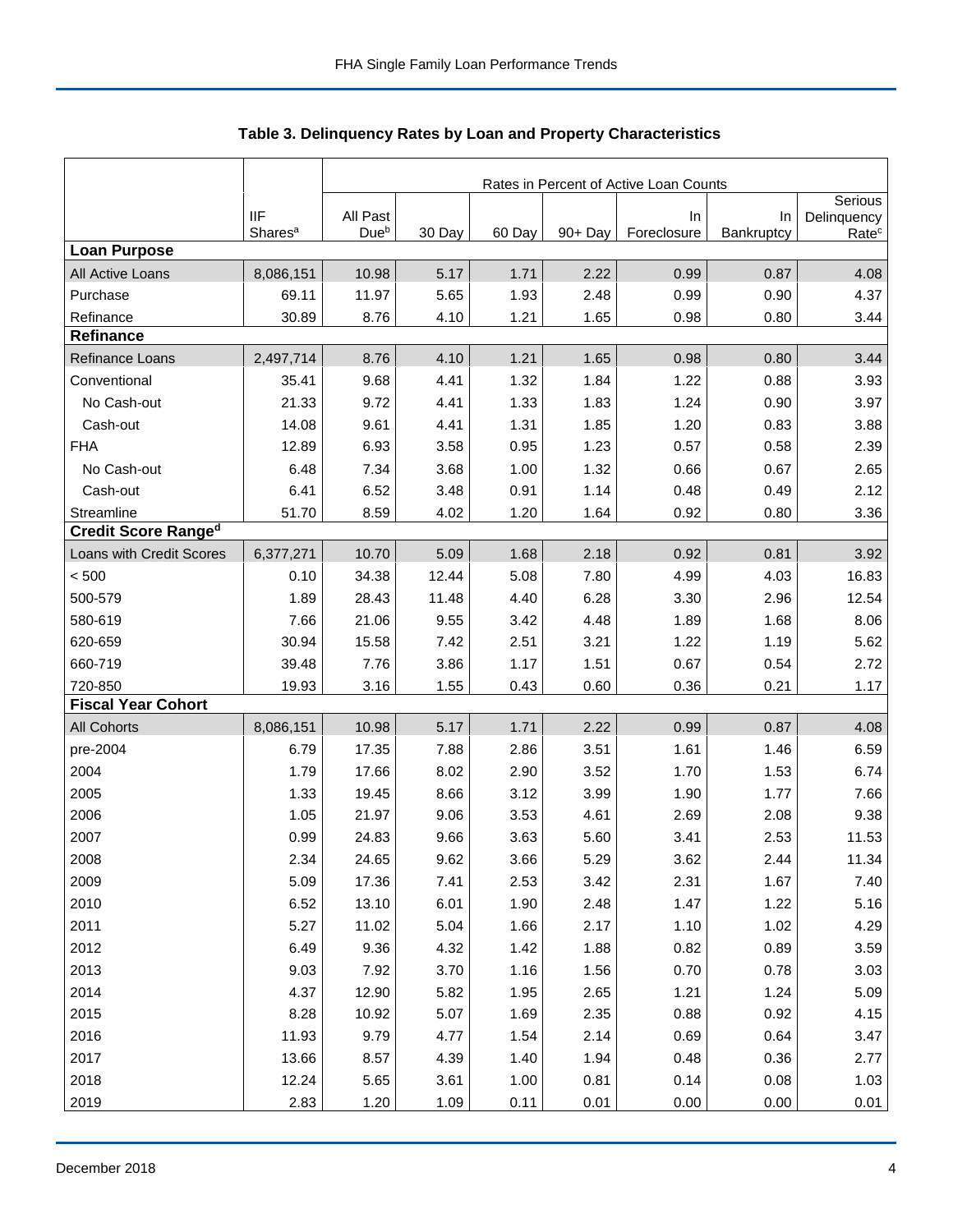|                                           |                                   |                  | Rates in Percent of Active Loan Counts |        |         |                   |                  |                                               |  |  |  |  |
|-------------------------------------------|-----------------------------------|------------------|----------------------------------------|--------|---------|-------------------|------------------|-----------------------------------------------|--|--|--|--|
|                                           | <b>IIF</b><br>Shares <sup>a</sup> | All Past<br>Dueb | 30 Day                                 | 60 Day | 90+ Day | In<br>Foreclosure | In<br>Bankruptcy | Seriously<br>Delinquency<br>Rate <sup>c</sup> |  |  |  |  |
| Loan Amount at Origination (\$ thousands) |                                   |                  |                                        |        |         |                   |                  |                                               |  |  |  |  |
| All Loan Amounts                          | 8,086,151                         | 10.98            | 5.17                                   | 1.71   | 2.22    | 0.99              | 0.87             | 4.08                                          |  |  |  |  |
| < 50                                      | 2.79                              | 13.57            | 6.30                                   | 2.11   | 2.48    | 1.68              | 0.97             | 5.13                                          |  |  |  |  |
| 50-99                                     | 21.93                             | 12.73            | 5.93                                   | 2.00   | 2.46    | 1.27              | 1.05             | 4.79                                          |  |  |  |  |
| 100-149                                   | 27.34                             | 11.55            | 5.44                                   | 1.81   | 2.30    | 0.97              | 1.01             | 4.28                                          |  |  |  |  |
| 150-199                                   | 20.22                             | 10.40            | 4.98                                   | 1.63   | 2.12    | 0.84              | 0.81             | 3.77                                          |  |  |  |  |
| 200-249                                   | 12.26                             | 9.44             | 4.52                                   | 1.45   | 2.00    | 0.79              | 0.67             | 3.46                                          |  |  |  |  |
| 250-399                                   | 12.79                             | 9.27             | 4.37                                   | 1.40   | 2.04    | 0.84              | 0.60             | 3.48                                          |  |  |  |  |
| 400-499                                   | 1.63                              | 8.13             | 3.75                                   | 1.15   | 1.87    | 0.89              | 0.48             | 3.23                                          |  |  |  |  |
| >499                                      | 1.03                              | 7.13             | 3.06                                   | 0.95   | 1.84    | 0.93              | 0.35             | 3.12                                          |  |  |  |  |
| <b>Property Type</b>                      |                                   |                  |                                        |        |         |                   |                  |                                               |  |  |  |  |
| All Property Types                        | 8,086,151                         | 10.98            | 5.17                                   | 1.71   | 2.22    | 0.99              | 0.87             | 4.08                                          |  |  |  |  |
| Detached                                  | 86.53                             | 11.06            | 5.26                                   | 1.73   | 2.23    | 0.94              | 0.88             | 4.05                                          |  |  |  |  |
| Manufactured Housing                      | 3.25                              | 12.10            | 5.49                                   | 1.80   | 2.39    | 1.48              | 0.94             | 4.81                                          |  |  |  |  |
| 2-4 Units                                 | 2.11                              | 9.62             | 3.79                                   | 1.30   | 2.01    | 1.93              | 0.60             | 4.53                                          |  |  |  |  |
| Condo                                     | 3.04                              | 8.09             | 3.50                                   | 1.09   | 1.88    | 0.96              | 0.66             | 3.49                                          |  |  |  |  |
| Townhouse                                 | 5.08                              | 11.27            | 5.15                                   | 1.77   | 2.38    | 1.16              | 0.81             | 4.35                                          |  |  |  |  |
| <b>Purchase Loan Type</b>                 |                                   |                  |                                        |        |         |                   |                  |                                               |  |  |  |  |
| All Purchase Loans                        | 5,587,946                         | 11.97            | 5.65                                   | 1.93   | 2.48    | 0.99              | 0.90             | 4.37                                          |  |  |  |  |
| Repeat                                    | 17.52                             | 9.52             | 4.68                                   | 1.47   | 1.84    | 0.80              | 0.71             | 3.34                                          |  |  |  |  |
| First-time                                | 82.48                             | 12.49            | 5.86                                   | 2.03   | 2.61    | 1.04              | 0.93             | 4.58                                          |  |  |  |  |
| Down Payment Assistance (DPA) Type        |                                   |                  |                                        |        |         |                   |                  |                                               |  |  |  |  |
| All Sources of Funds                      | 8,086,151                         | 10.98            | 5.17                                   | 1.71   | 2.22    | 0.99              | 0.87             | 4.08                                          |  |  |  |  |
| Government                                | 6.87                              | 13.57            | 6.25                                   | 2.21   | 2.98    | 1.02              | 1.11             | 5.11                                          |  |  |  |  |
| Relative                                  | 16.10                             | 13.52            | 6.50                                   | 2.23   | 2.82    | 1.04              | 0.91             | 4.77                                          |  |  |  |  |
| Other                                     | 2.12                              | 19.16            | 8.31                                   | 3.18   | 4.04    | 1.69              | 1.93             | 7.66                                          |  |  |  |  |
| Seller Funded                             | 0.59                              | 28.43            | 10.87                                  | 4.36   | 6.47    | 3.43              | 3.28             | 13.18                                         |  |  |  |  |
| No DPA                                    | 74.33                             | 9.82             | 4.65                                   | 1.49   | 1.94    | 0.94              | 0.78             | 3.66                                          |  |  |  |  |

 **Table 3. Delinquency Rates by Loan and Property Characteristics**

IIF = insurance in force.

<sup>a</sup> For each subpanel, the loan shares add to 100%. However, in some of the subpanels, the total loans in the analysis do not add to 100% of IIF. For example, the IIF shares for refinance loans add to 100% of refinance loans. Streamline refinance loans are not included in the Credit Score

Range analysis; the IIF shares in that panel, add to 100% of fully-underwritten loans.<br><sup>b</sup> Includes all loans 30 or more days past due, including those in bankruptcy or foreclosure.

<sup>c</sup> Includes all loans 90 days past due plus all in-bankruptcy and in-foreclosure cases.

<sup>d</sup> Credit score reporting began in May 2004 but was not mandatory until July 2008. Streamline Refinance loans do not require credit score reporting.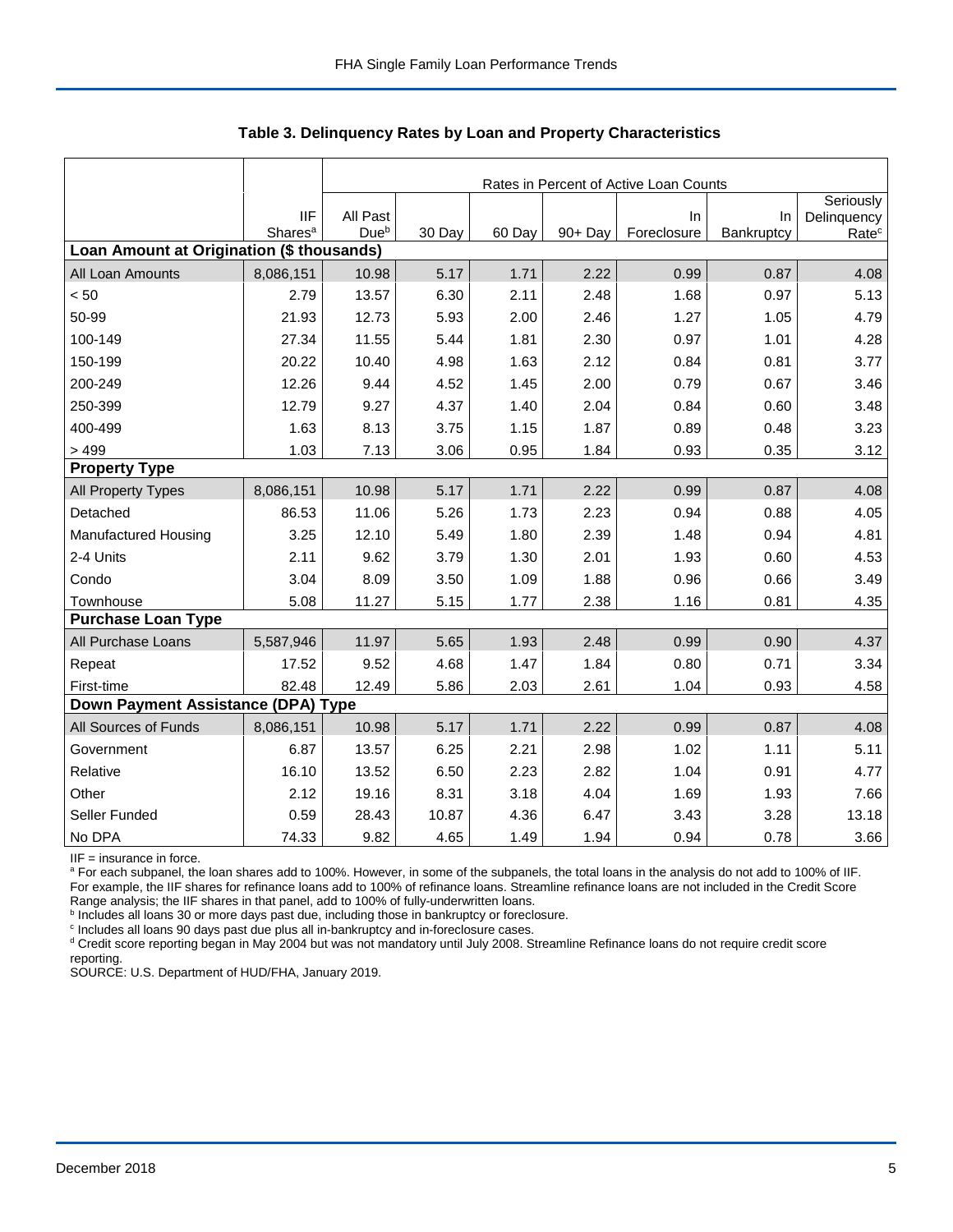|        |       |              |               |                          |             | Foreclosure             | Annualized          |
|--------|-------|--------------|---------------|--------------------------|-------------|-------------------------|---------------------|
| Fiscal |       | Insurance in | Foreclosure   | In                       | Foreclosure | Starts:                 | Foreclosure         |
| Year   | Month | Force        | <b>Starts</b> | Foreclosure <sup>a</sup> | Claimsb     | 6-month MA <sup>c</sup> | Rate <sup>d</sup> % |
| 2016   | Dec   | 7,779,458    | 11,856        | 143,477                  | 7,116       | 11,080                  | 1.09                |
|        | Jan   | 7,797,476    | 11,057        | 141,295                  | 6,821       | 11,168                  | 1.04                |
|        | Feb   | 7,809,458    | 11,493        | 138,663                  | 8,182       | 11,242                  | 1.25                |
|        | Mar   | 7,809,260    | 11,798        | 130,951                  | 8,141       | 11,350                  | 1.24                |
|        | Apr   | 7,810,381    | 10,124        | 130,532                  | 7,276       | 11,128                  | 1.11                |
|        | May   | 7,813,695    | 8,895         | 127,348                  | 6,472       | 10,871                  | 0.99                |
|        | Jun   | 7,814,304    | 9,216         | 126,941                  | 6,647       | 10,431                  | 1.02                |
|        | Jul   | 7,824,682    | 8,944         | 124,462                  | 5,401       | 10,078                  | 0.83                |
|        | Aug   | 7,834,822    | 10,446        | 121,608                  | 7,416       | 9,904                   | 1.13                |
|        | Sep   | 7,838,495    | 9,869         | 117,703                  | 6,329       | 9,582                   | 0.96                |
| 2017   | Oct   | 7,840,261    | 10,152        | 115,282                  | 6,505       | 9,587                   | 0.99                |
|        | Nov   | 7,839,269    | 9,805         | 114,139                  | 6,004       | 9,739                   | 0.92                |
|        | Dec   | 7,842,834    | 10,158        | 114,447                  | 5,757       | 9,896                   | 0.88                |
|        | Jan   | 7,877,094    | 10,824        | 116,076                  | 5,533       | 10,209                  | 0.84                |
|        | Feb   | 7,891,926    | 10,889        | 115,469                  | 4,975       | 10,283                  | 0.75                |
|        | Mar   | 7,904,390    | 11,770        | 116,236                  | 6,346       | 10,600                  | 0.96                |
|        | Apr   | 7,917,975    | 9,078         | 114,284                  | 5,517       | 10,421                  | 0.83                |
|        | May   | 7,934,510    | 9,529         | 112,048                  | 5,979       | 10,375                  | 0.90                |
|        | Jun   | 7,950,029    | 8,774         | 108,632                  | 6,288       | 10,144                  | 0.95                |
|        | Jul   | 7,962,527    | 8,112         | 103,183                  | 5,825       | 9,692                   | 0.87                |
|        | Aug   | 7,973,604    | 9,469         | 103,830                  | 6,801       | 9,455                   | 1.02                |
|        | Sep   | 7,982,070    | 8,008         | 94,946                   | 5,786       | 8,828                   | 0.87                |
| 2018   | Oct   | 7,986,663    | 8,748         | 94,012                   | 6,008       | 8,773                   | 0.90                |
|        | Nov   | 7,988,634    | 8,486         | 92,810                   | 5,524       | 8,600                   | 0.83                |
|        | Dec   | 7,989,699    | 8,840         | 93,261                   | 4,756       | 8,611                   | 0.71                |
|        | Jan   | 8,005,645    | 9,856         | 91,506                   | 5,067       | 8,901                   | 0.76                |
|        | Feb   | 8,007,772    | 9,935         | 92,797                   | 5,023       | 8,979                   | 0.75                |
|        | Mar   | 8,007,182    | 10,224        | 92,153                   | 5,710       | 9,348                   | 0.85                |
|        | Apr   | 8,012,065    | 9,673         | 90,663                   | 5,408       | 9,502                   | 0.81                |
|        | May   | 8,015,714    | 10,253        | 89,409                   | 5,805       | 9,797                   | 0.87                |
|        | Jun   | 8,024,523    | 9,089         | 87,390                   | 5,443       | 9,838                   | 0.81                |
|        | Jul   | 8,031,487    | 8,355         | 82,258                   | 4,887       | 9,588                   | 0.73                |
|        | Aug   | 8,037,609    | 9,782         | 85,106                   | 5,210       | 9,563                   | 0.78                |
|        | Sep   | 8,048,639    | 7,785         | 83,334                   | 4,155       | 9,156                   | 0.62                |
| 2019   | Oct   | 8,062,967    | 10,442        | 81,407                   | 5,553       | 9,284                   | 0.82                |
|        | Nov   | 8,077,125    | 9,467         | 80,980                   | 4,508       | 9,153                   | 0.67                |
|        | Dec   | 8,086,151    | 9,953         | 80,094                   | 4,109       | 9,297                   | 0.61                |

 **Table 4. Monthly Foreclosure Statistics and Trends**

<sup>a</sup> Numbers of loans are in some stage of foreclosure processing at the end of each month.

<sup>b</sup> This is the number of claims paid by HUD. These are nearly all for completed foreclosure actions.

<sup>c</sup> The six-month moving average of foreclosure starts is presented here to smooth out variations in actual starts each month. <sup>d</sup> An annualized foreclosure rate takes the monthly foreclosure claim rate and transforms that into its annual equivalency. That is, if the same foreclosure claim rate continued for 12 straight months, then the figure is the final annual foreclosure rate result as a percentage of beginning insurance-in-force.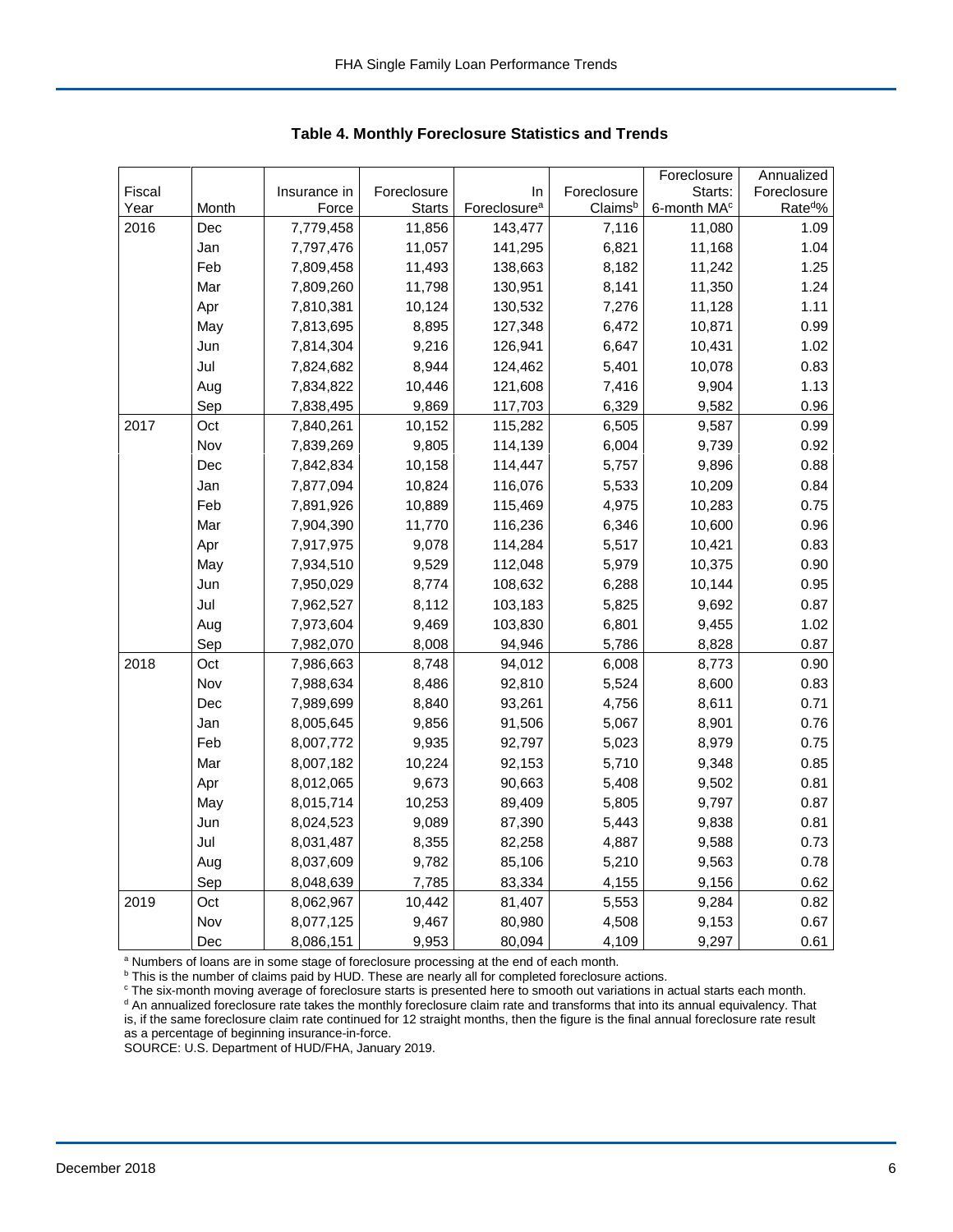|                                |                  |               | Recovery Rates (%) |               |                               | Percentage Point Change |  |  |
|--------------------------------|------------------|---------------|--------------------|---------------|-------------------------------|-------------------------|--|--|
| Disposition State <sup>b</sup> | Dispositions     | November 2018 | October 2018       | November 2017 | <b>From Previous</b><br>Month | From Previous<br>Year   |  |  |
| US                             | 1,300            | 52.3          | 53.1               | 43.7          | $-0.8$                        | 8.6                     |  |  |
| $\sf IL$                       | 98               | 29.3          | 32.9               | 26.4          | $-3.5$                        | 3.0                     |  |  |
| OH                             | 76               | 48.1          | 36.9               | 35.3          | 11.2                          | 12.8                    |  |  |
| <b>TX</b>                      | 76               | 65.3          | 68.5               | 62.0          | $-3.2$                        | 3.3                     |  |  |
| $\mathsf{N}\mathsf{J}$         | 71               | 27.4          | 33.8               | 18.6          | $-6.4$                        | 8.8                     |  |  |
| PA                             | 66               | 52.0          | 39.4               | 26.2          | 12.6                          | 25.9                    |  |  |
| PR                             | 61               | 54.0          | 53.0               | 50.0          | 1.0                           | 4.0                     |  |  |
| VA                             | 58               | 58.8          | 60.7               | 54.4          | $-1.9$                        | 4.4                     |  |  |
| <b>CT</b>                      | 57               | 37.8          | 46.7               | 32.2          | $-8.9$                        | 5.5                     |  |  |
| FL                             | 47               | 71.8          | 72.4               | 55.5          | $-0.6$                        | 16.3                    |  |  |
| GA                             | 47               | 67.6          | 70.1               | 54.4          | $-2.5$                        | 13.2                    |  |  |
| OK                             | 47               | 48.2          | 54.0               | 44.1          | $-5.7$                        | 4.2                     |  |  |
| <b>MO</b>                      | 43               | 57.4          | 47.1               | 40.9          | 10.3                          | 16.5                    |  |  |
| AL                             | 42               | 62.0          | 53.8               | 50.6          | 8.2                           | 11.4                    |  |  |
| MI                             | 41               | 55.5          | 53.6               | 28.8          | 1.8                           | 26.7                    |  |  |
| KS                             | 36               | 58.5          | 66.4               | 54.5          | $-7.9$                        | 4.0                     |  |  |
| <b>MD</b>                      | 35               | 60.3          | 47.3               | 43.3          | 13.1                          | 17.0                    |  |  |
| LA                             | 33               | 47.1          | 50.5               | 47.6          | $-3.4$                        | $-0.5$                  |  |  |
| <b>NY</b>                      | 32               | 19.3          | 39.1               | 6.7           | $-19.7$                       | 12.7                    |  |  |
| <b>NC</b>                      | 29               | 66.5          | 67.3               | 48.4          | $-0.8$                        | 18.1                    |  |  |
| <b>NM</b>                      | 29               | 50.4          | 68.9               | 48.2          | $-18.5$                       | 2.2                     |  |  |
| $\sf IN$                       | 28               | 56.6          | 76.3               | 33.7          | $-19.7$                       | 22.8                    |  |  |
| <b>MS</b>                      | 28               | 68.1          | 65.0               | 50.5          | 3.1                           | 17.6                    |  |  |
| <b>TN</b>                      | 27               | 65.5          | 76.6               | 67.0          | $-11.2$                       | $-1.5$                  |  |  |
| KY                             | 23               | 59.5          | 37.4               | 43.3          | 22.1                          | 16.2                    |  |  |
| SC                             | 19               | 55.9          | 56.4               | 56.7          | $-0.5$                        | $-0.8$                  |  |  |
| <b>AR</b>                      | 16               | 59.0          | 59.4               | 38.4          | $-0.5$                        | 20.5                    |  |  |
| IA                             | 15               | 47.1          | 30.1               | 20.5          | 17.0                          | 26.6                    |  |  |
| <b>MN</b>                      | 13               | 58.6          | 44.6               | 61.1          | 14.0                          | $-2.6$                  |  |  |
| WI                             | 12               | 38.3          | 57.8               | 29.2          | $-19.5$                       | 9.1                     |  |  |
| WV                             | 11               | 37.8          | 37.2               | 28.7          | 0.6                           | 9.0                     |  |  |
| WY                             | 11               | 72.2          | 64.9               | 46.3          | 7.3                           | 25.9                    |  |  |
| $\mathsf{A}\mathsf{Z}$         | $\boldsymbol{7}$ | 87.5          | 83.2               | 71.0          | 4.3                           | 16.6                    |  |  |
| MA                             | $\overline{7}$   | 52.0          | 60.0               | 43.7          | $-8.0$                        | 8.3                     |  |  |
| MT                             | $\overline{7}$   | 52.9          | 55.9               | 52.8          | $-3.0$                        | 0.1                     |  |  |
| <b>WA</b>                      | 7                | 97.1          | 73.9               | 74.2          | 23.2                          | 22.9                    |  |  |
| CA                             | 5                | 58.9          | 76.5               | 83.4          | $-17.6$                       | $-24.5$                 |  |  |
| CO                             | 5                | 104.6         | 92.8               | 74.1          | 11.9                          | $30.5\,$                |  |  |
| AK                             | 4                | 57.2          | 46.8               | 58.5          | 10.4                          | $-1.3$                  |  |  |
| ME                             | $\overline{4}$   | 27.4          | 43.3               | 34.9          | $-16.0$                       | $-7.6$                  |  |  |

Tabl e 5. REO R ecover y R ates **Table 5. REO Recovery Rates**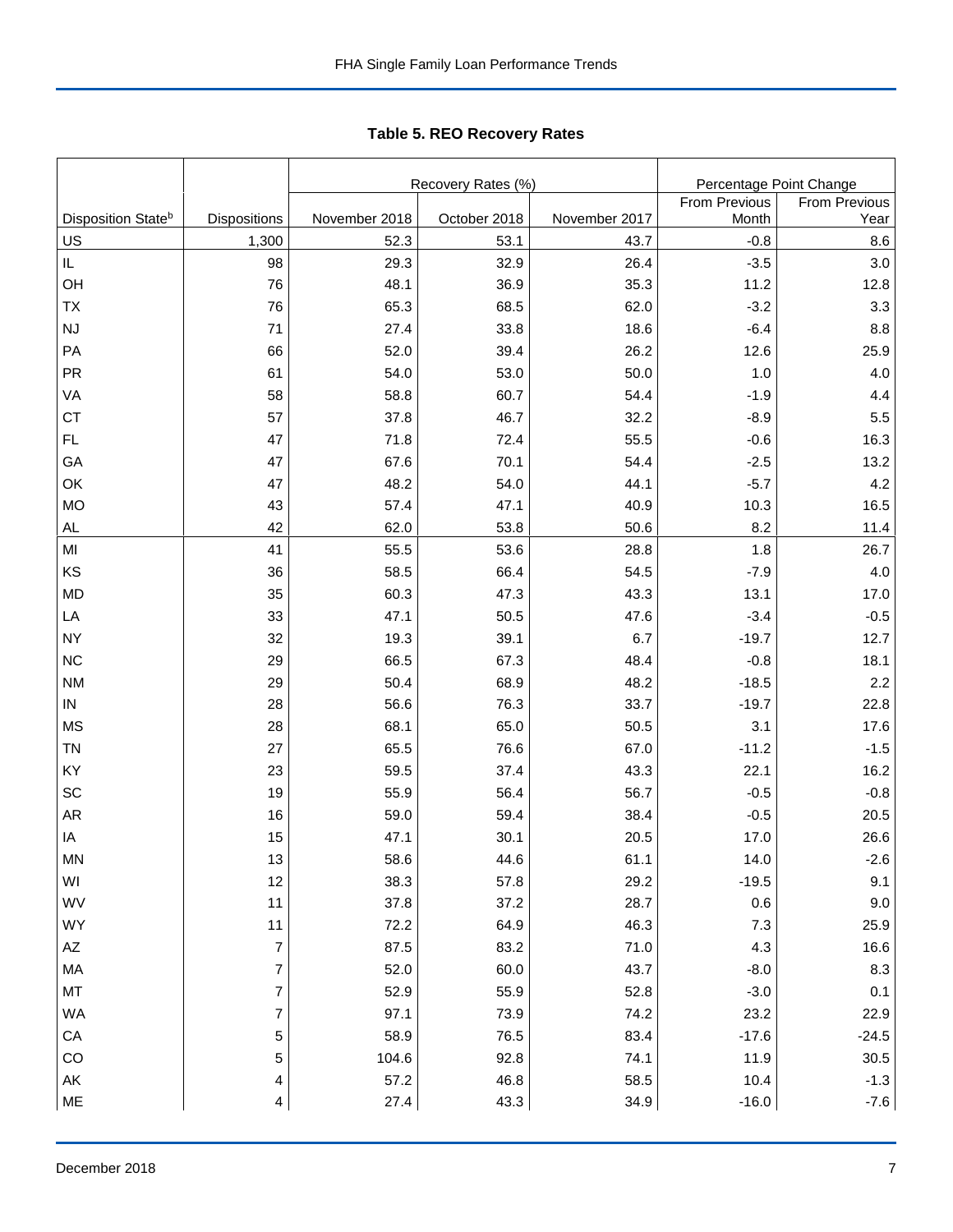|                                |                     |               | Recovery Rates (%) |                        | Percentage Point Change |         |
|--------------------------------|---------------------|---------------|--------------------|------------------------|-------------------------|---------|
| Disposition State <sup>b</sup> | <b>Dispositions</b> | November 2018 | October 2018       | From Previous<br>Month | From Previous<br>Year   |         |
| <b>OR</b>                      | 4                   | 107.0         | 87.7               | November 2017<br>75.2  | 19.2                    | 31.8    |
| R <sub>1</sub>                 | $\overline{4}$      | 45.0          | 33.9               | 40.4                   | 11.1                    | 4.6     |
| DE                             | 3                   | 78.5          | 62.0               | 56.7                   | 16.5                    | 21.8    |
| <b>NE</b>                      | 3                   | 13.8          | 37.1               | 42.2                   | $-23.3$                 | $-28.4$ |
| UT                             | 3                   | 90.6          | 87.0               | 72.0                   | 3.6                     | 18.6    |
| ID                             | 2                   | 161.8         | 91.1               | 68.9                   | 70.7                    | 92.9    |
| <b>ND</b>                      | $\overline{c}$      | 45.1          | 39.4               | 64.9                   | 5.7                     | $-19.9$ |
| <b>NH</b>                      | 2                   | 63.1          | 57.5               | 45.2                   | 5.6                     | 17.9    |
| SD                             | 2                   | 68.0          | 66.9               | 65.5                   | 1.1                     | 2.5     |
| <b>NV</b>                      |                     | 17.8          | na                 | 57.2                   | na                      | $-39.4$ |
| VT                             |                     | 30.8          | na                 | 43.9                   | na                      | $-13.1$ |
| DC                             | 0                   | na            | na                 | 67.3                   | na                      | na      |
| HI                             | 0                   | na            | na                 | 63.1                   | na                      | na      |

**Table 5. REO Recovery Rates**

na = not applicable

<sup>a</sup> Rates are percentages of unpaid loan balance at time of default.<br><sup>b</sup> State records are sorted by number of dispositions in the most recent month (largest to smallest).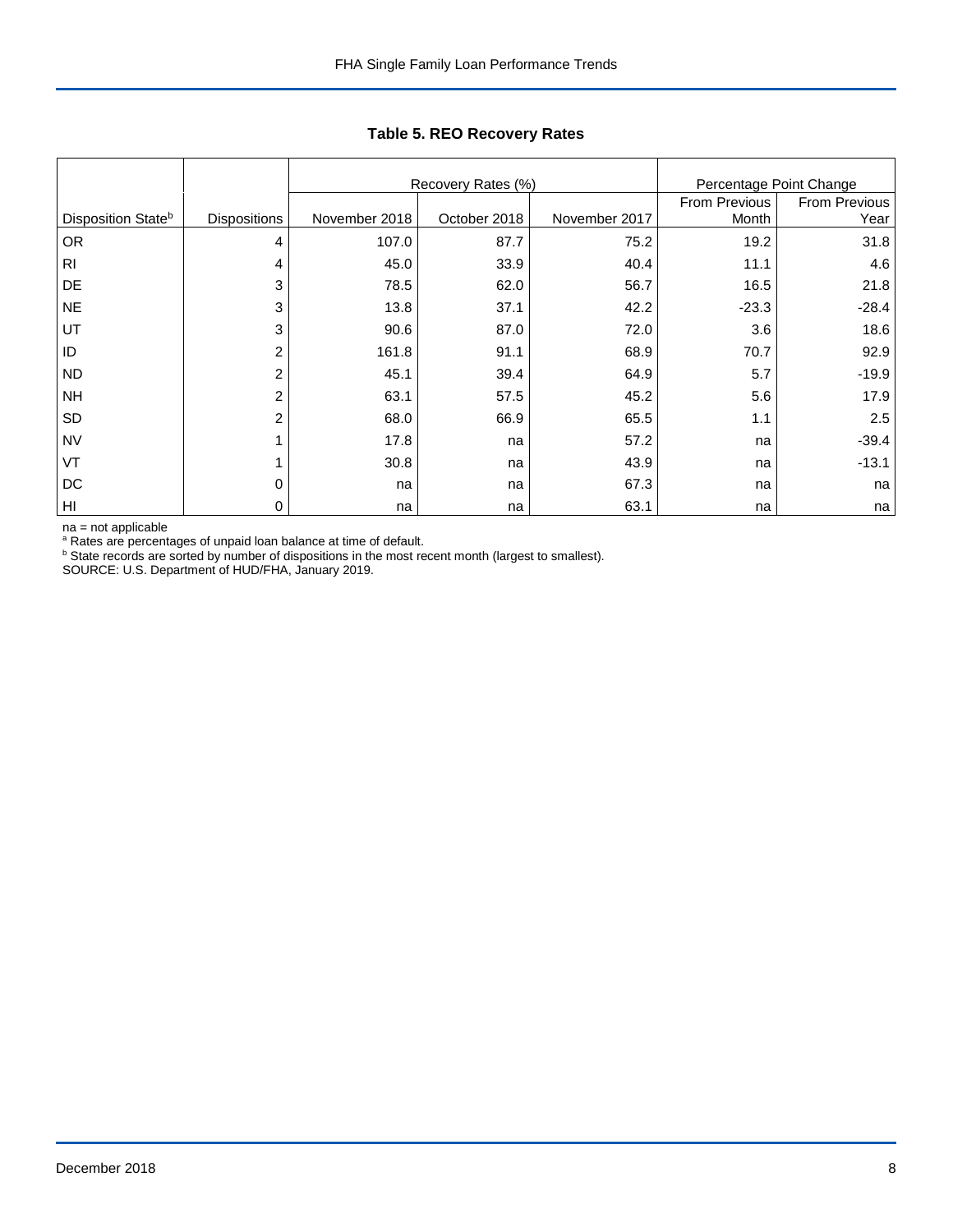|                                                      | 2018    |         |         |         |         |                               |         |         |         |         | 2017    |         |         |
|------------------------------------------------------|---------|---------|---------|---------|---------|-------------------------------|---------|---------|---------|---------|---------|---------|---------|
| <b>Disposition Month</b>                             | Nov     | Oct     | Sep     | Aug     | Jul     | Jun                           | May     | Apr     | Mar     | Feb     | Jan     | Dec     | Nov     |
| Loss Components as Percent of Defaulted Loan Balance |         |         |         |         |         |                               |         |         |         |         |         |         |         |
| Claim Expenses <sup>a</sup> (%)                      | 18.84   | 18.68   | 18.69   | 19.30   | 19.49   | 20.18                         | 19.24   | 19.62   | 20.09   | 19.93   | 20.38   | 19.93   | 20.17   |
| Holding Costs <sup>b</sup> (%)                       | 5.09    | 4.97    | 5.11    | 4.91    | 4.72    | 4.89                          | 4.92    | 4.89    | 4.79    | 4.46    | 4.71    | 4.86    | 4.85    |
| Loss on Collateral <sup>c</sup> (%)                  | 26.73   | 27.16   | 26.00   | 25.65   | 25.55   | 26.98                         | 26.14   | 27.50   | 27.95   | 29.36   | 29.39   | 28.71   | 28.28   |
| Sales Expense (%)                                    | 4.73    | 4.62    | 4.76    | 4.81    | 4.65    | 4.62                          | 4.51    | 4.51    | 4.57    | 4.59    | 4.33    | 4.37    | 4.42    |
| Program Discounts <sup>d</sup> (%)                   | 0.26    | 0.22    | 0.40    | 0.33    | 0.25    | 0.29                          | 0.12    | 0.14    | 0.25    | 0.30    | 0.26    | 0.17    | 0.38    |
| Net Loss Rate <sup>e</sup> (%)                       | 47.69   | 46.90   | 46.84   | 47.17   | 49.46   | 51.42                         | 50.43   | 53.35   | 55.08   | 56.73   | 56.78   | 56.03   | 56.29   |
|                                                      |         |         |         |         |         | <b>Average Amount</b>         |         |         |         |         |         |         |         |
| Average Dollar Loss (\$)                             | 55,519  | 56,058  | 56,462  | 56,608  | 59,652  | 61,925                        | 61,107  | 64,163  | 65,255  | 67,242  | 66,425  | 66,194  | 66,370  |
| Average Unpaid Balance (\$)                          | 116,416 | 119,535 | 120,530 | 120,016 | 120,602 | 120,421                       | 121,174 | 120,266 | 118,479 | 118,532 | 116,984 | 118,137 | 117,916 |
|                                                      |         |         |         |         |         | <b>Occurrence Counts</b>      |         |         |         |         |         |         |         |
| Number of Dispositions                               | 1,300   | ,678    | 1,464   | 1,932   | 1,797   | 1,896                         | 2,213   | 2,181   | 2,457   | 2,376   | 2,294   | 2,410   | 2,221   |
| Number of Discounts                                  | 6       | 9       | 10      | 12      | 12      | 10                            | 6       | 7       | 13      | 16      |         | 10      | 5       |
| <b>Stage</b>                                         |         |         |         |         |         | <b>Average Time in Months</b> |         |         |         |         |         |         |         |
| Delinquencyf                                         | 10.8    | 11.6    | 11.7    | 11.3    | 12.0    | 12.2                          | 11.9    | 11.3    | 12.2    | 12.5    | 12.4    | 12.1    | 12.6    |
| Foreclosure <sup>g</sup>                             | 13.4    | 13.3    | 13.1    | 14.1    | 13.4    | 13.4                          | 13.4    | 13.4    | 13.6    | 13.0    | 13.1    | 13.1    | 12.9    |
| Deed Transferh                                       | 13.4    | 13.6    | 13.2    | 13.6    | 14.0    | 13.7                          | 13.3    | 13.5    | 14.4    | 13.4    | 13.2    | 13.2    | 13.6    |
| <b>REO</b>                                           | 4.2     | 4.1     | 4.3     | 4.1     | 4.0     | 4.2                           | 4.1     | 4.2     | 4.3     | 4.3     | 4.3     | 4.3     | 4.6     |
| All Stages                                           | 41.7    | 42.6    | 42.3    | 43.0    | 43.2    | 43.4                          | 42.5    | 42.4    | 44.4    | 43.2    | 42.9    | 42.7    | 43.7    |

 **Table 6. REO Components of Loss by Property Disposition Month**

<sup>a</sup> Includes interest on principal.

<sup>b</sup> Management, maintenance, repairs, administration, and security, net of rent and other income.

c Value when foreclosed (UPB) minus value received in REO; does not include Streamline refinances.

<sup>d</sup> Rate over all dispositions; effect is greater in the cases where a discount actually is given.

e Profit (loss) divided by Unpaid Principal Balance (UPB). The listed cost categories are not exhaustive, and they will not sum to the loss rate

f First missed payment to date foreclosure initiated.

<sup>g</sup> Initiation of foreclosure proceedings to auction date.

h Auction date to HUD acquisition date.